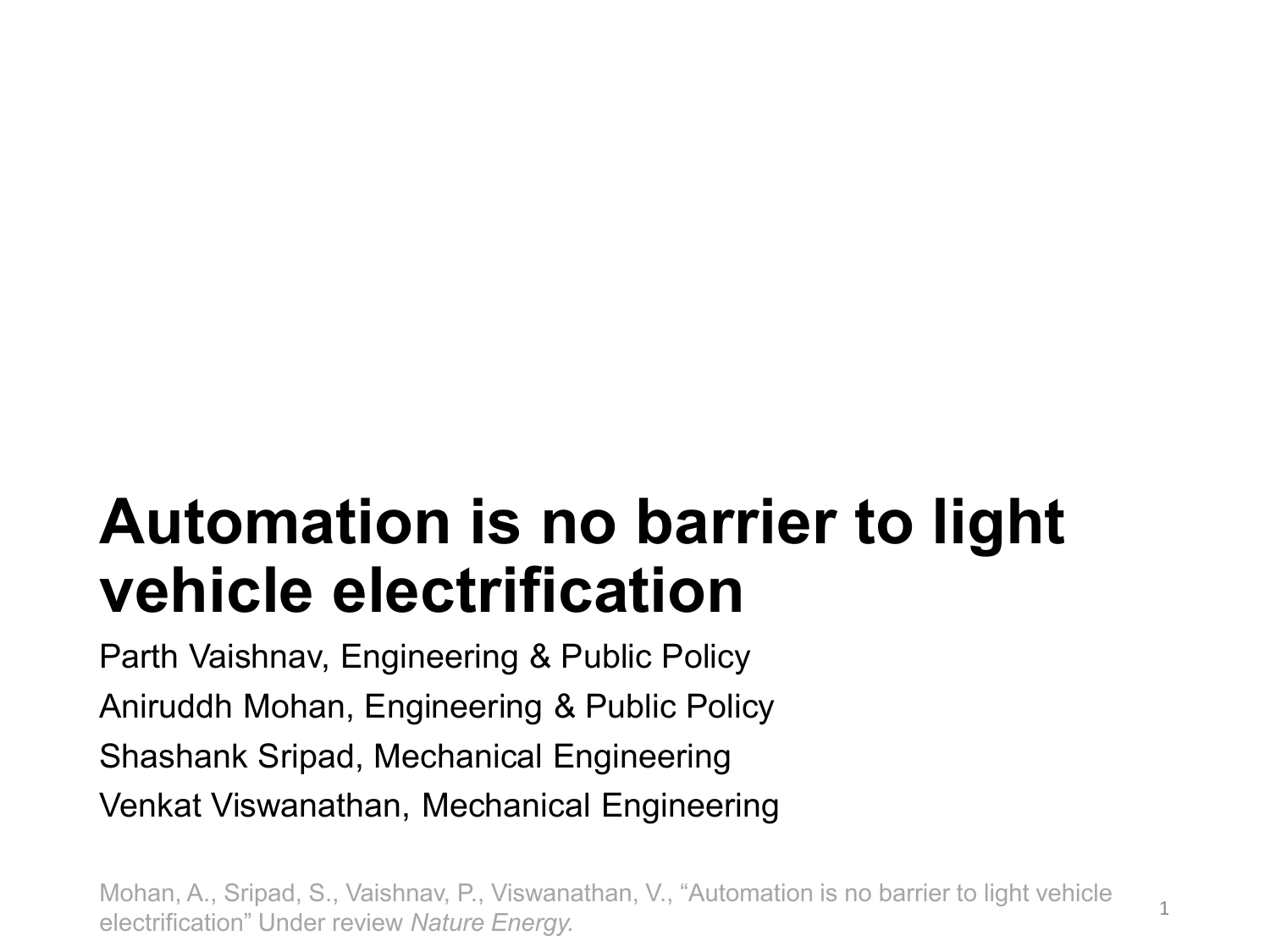## **Is electrification compatible with autonomy?**



"…hybrids help provide the significant amount of electrical power required for self-driving sensors and computing…" **Jim Farley, Executive Vice President and President, Global Markets, Ford Motor Company** Farley, J., 2017. Optimizing Our Self-Driving Vehicle to Better Serve You. Medium.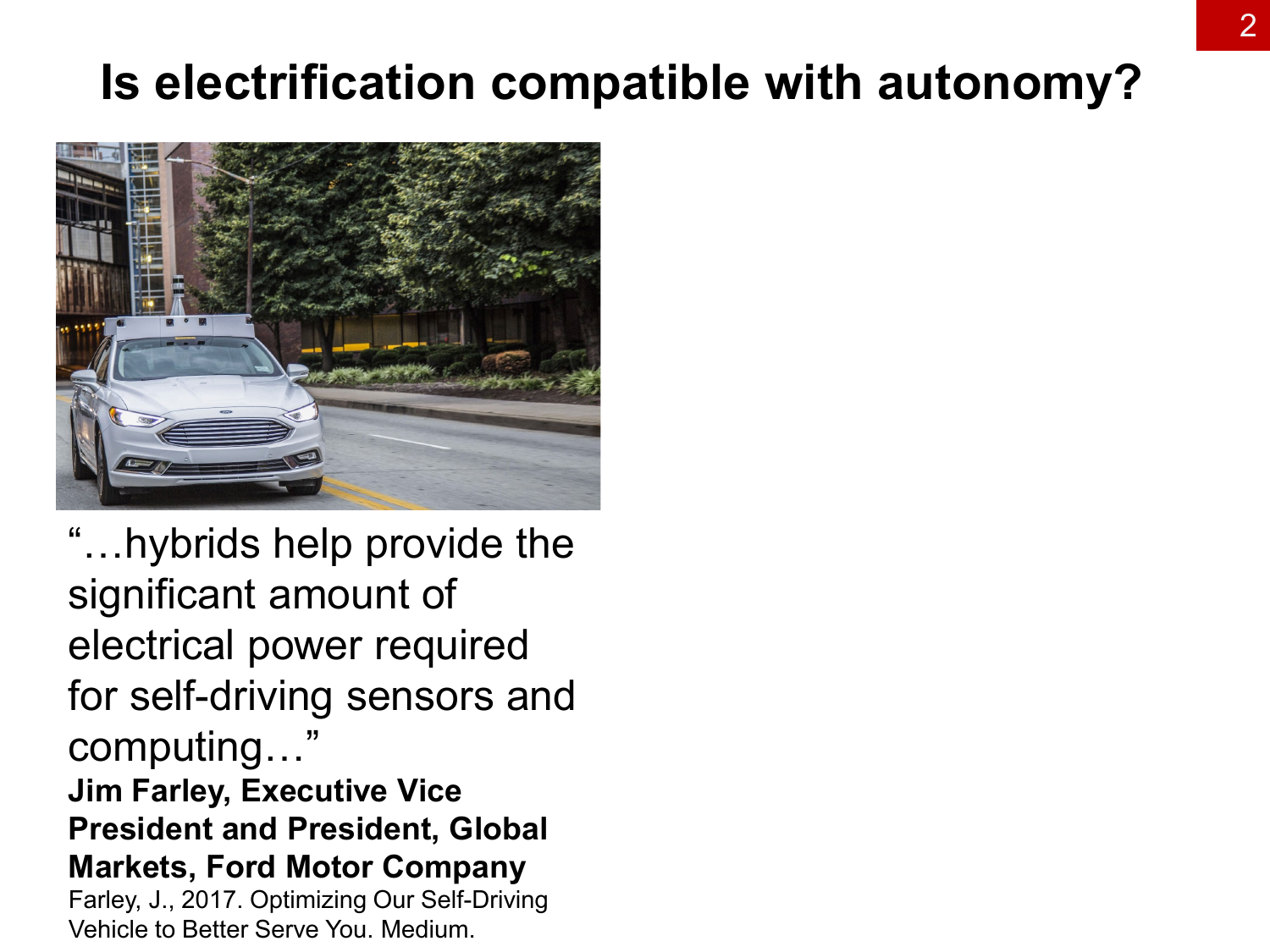# **Is electrification compatible with autonomy?**



Darrin Kelley, Ryan Robinson, Steve Schmith, 2019. Building a driverless future: An executive interview with GM's Mandi Damman (Deloitte Insights). Deloitte.

"At GM, we believe that autonomous vehicles should be electric vehicles…" **Mandi Damman, GM's chief** 

**engineer of autonomous vehicles**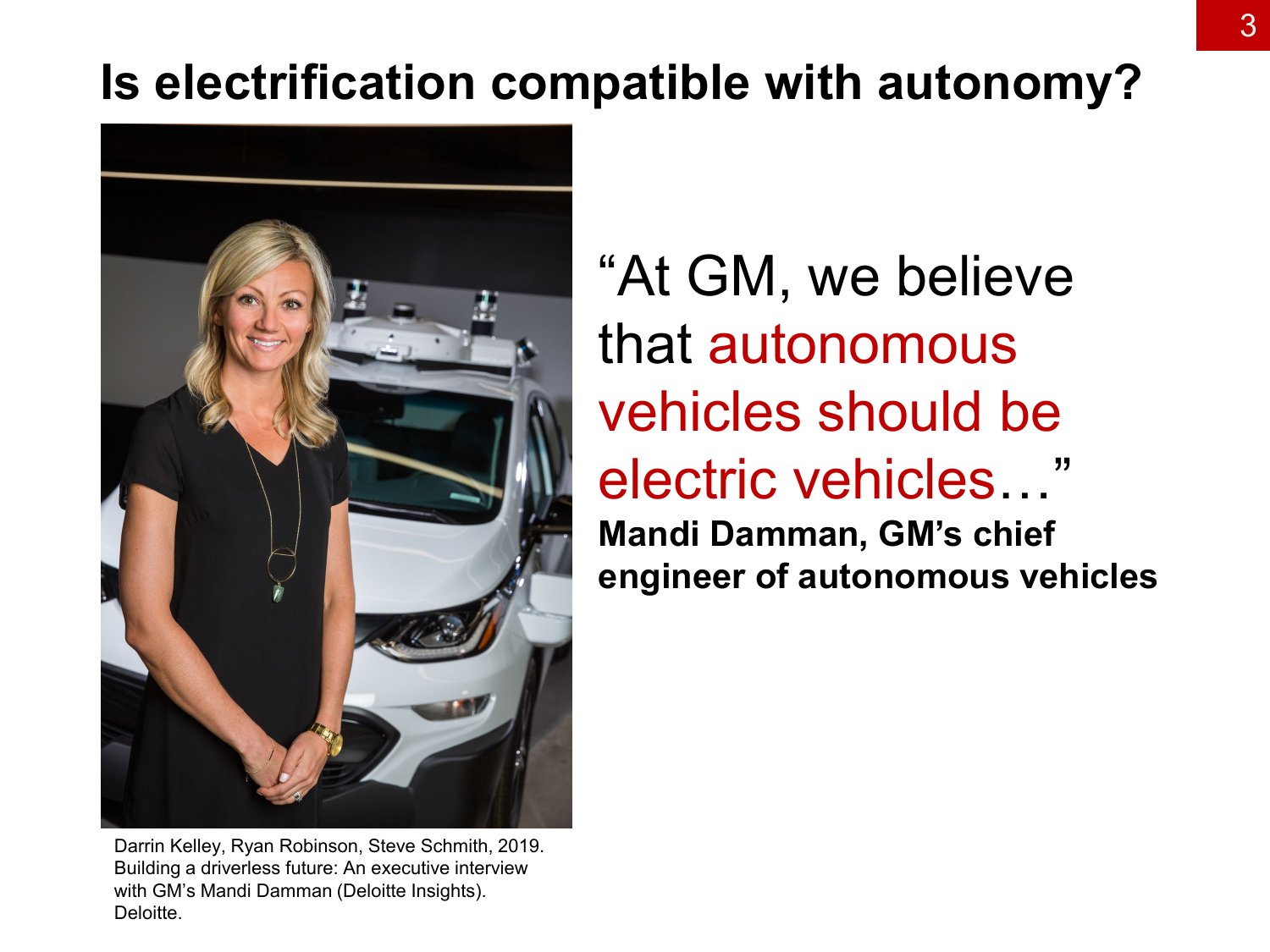## **Is electrification compatible with autonomy? How much range do EVs lose if they are autonomous?**

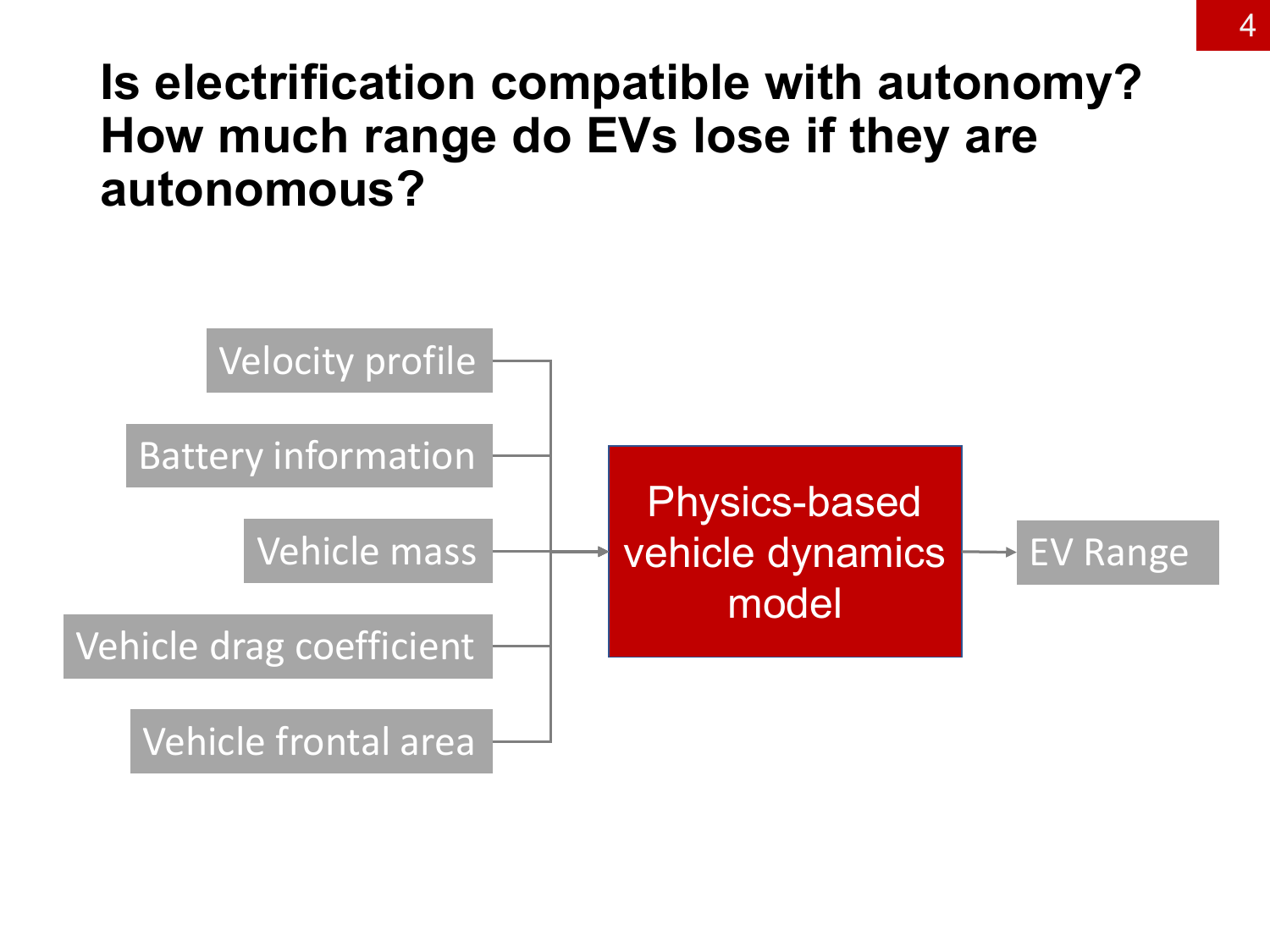## **Is electrification compatible with autonomy? How much range do EVs lose if they are autonomous?**

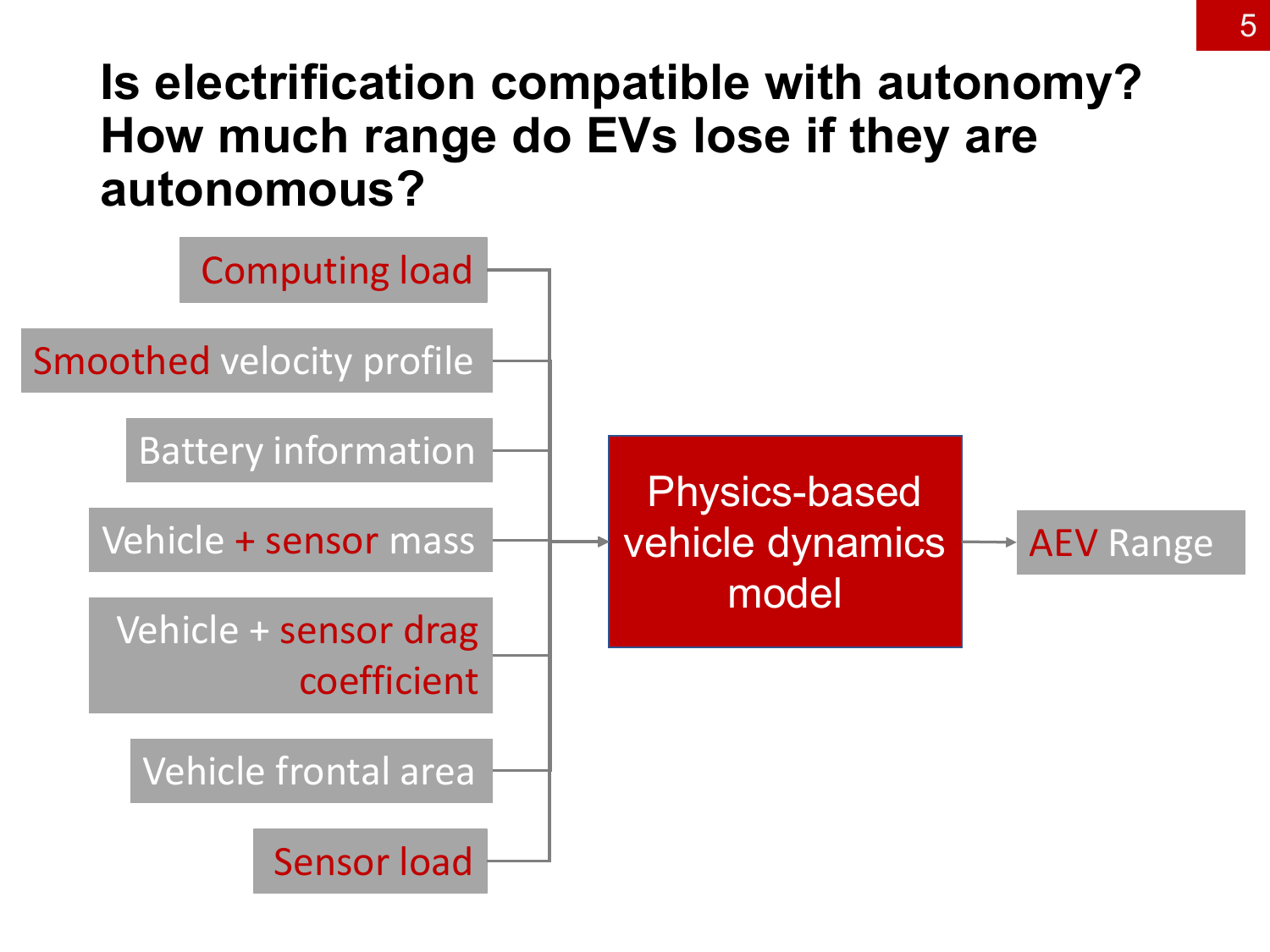#### **To keep the same battery, a most vehicles would give up 5-10% in range**



Tesla Model 3 Tesla Model S Chevy Bolt Nissan Leaf Xpeng G3